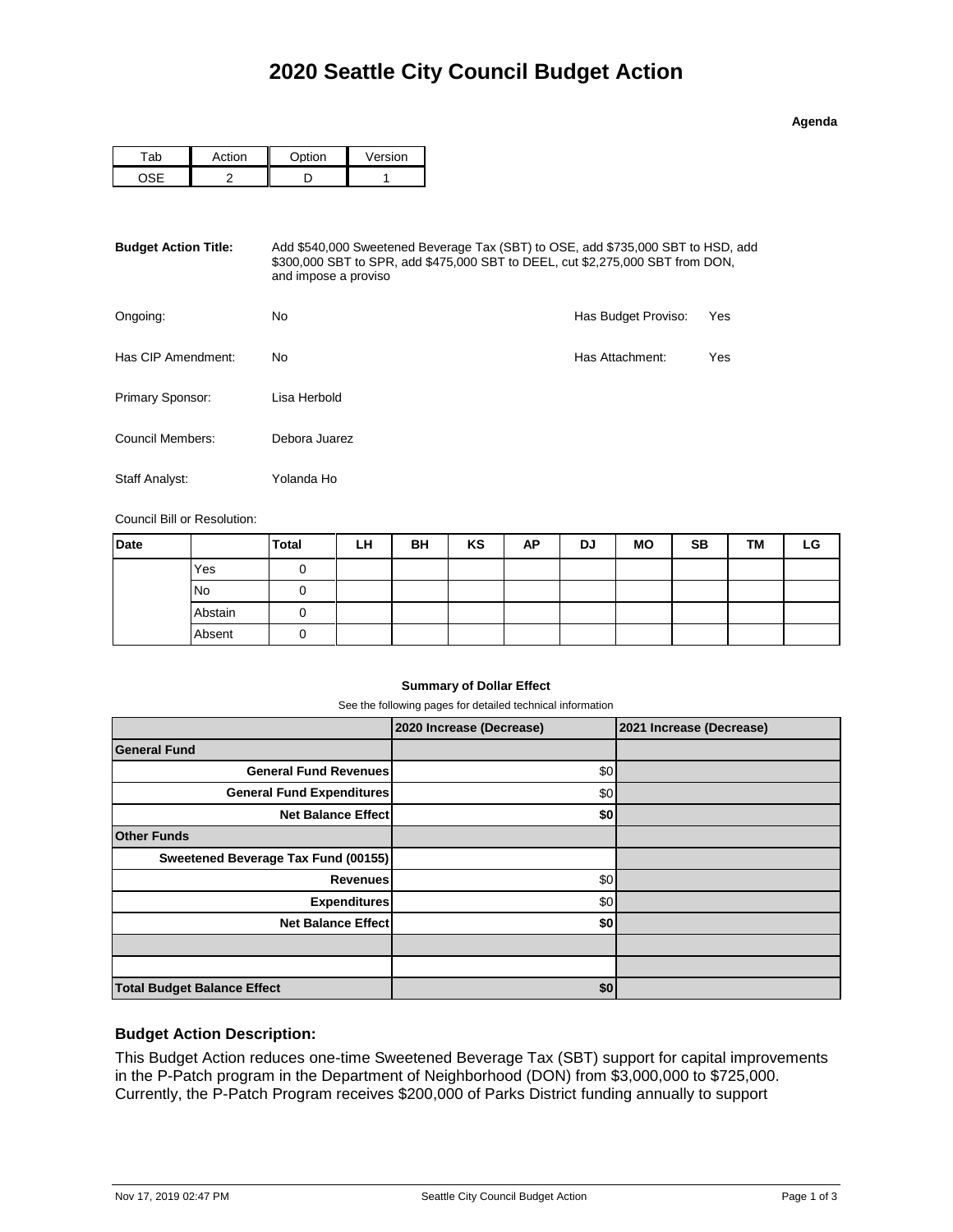|  | Option | Version |
|--|--------|---------|
|  |        |         |

maintenance but has otherwise not received substantial capital improvement funding since 2008.

The \$2,275,000 decrease in SBT is redirected to other priorities, including those identified by the SBT Community Advisory Board (CAB). This action increases SBT support in the Office of Sustainability and Environment (OSE), Human Services Department (HSD), Department of Education and Early Learning (DEEL) and Seattle Parks and Recreation (SPR) for the following one-time expenditures, all of which are eligible for SBT funding under Seattle Municipal Code 5.53.055:

1. Adds \$75,000 SBT to OSE for consultant services to assess scratch cooking infrastructure at Seattle Public Schools (SPS). SPS Nutrition Services does not currently have the capability to prepare food from scratch, which would improve the freshness, quality, variety, and taste of school food. An assessment of operational and renovation requirements to transition to scratch cooking will provide SPS with recommendations and cost estimates to implement this change;

2. Adds \$300,000 SBT to SPR and \$140,000 SBT to OSE for installation of water bottle filling stations at community centers and Seattle Public Schools, respectively, to encourage youth to drink more water. Investments should be prioritized for neighborhoods with higher proportions of low-income households and people of color;

3. Adds \$735,000 SBT to HSD to provide micro-grants to food banks, meal program sites, and home child care programs for kitchen equipment and supplies, such as refrigerators, commercial grade ovens and other appliances, to help them provide fresh food options;

4. Adds \$225,000 SBT to OSE for consultant services to develop an evaluation plan for all SBTsupported programs. This will assess the evaluation capacity needs across SBT-funded programs and services and create a plan to evaluate these programs and services, including identifying shared measurement protocols to collect common measures;

5. Adds \$100,000 SBT to DEEL to provide grants to community-based organizations, such as WestSide Baby, that work to provide diapers to families of diaper-aged children for whom a lack of access to diapers presents a barrier to using and accessing childcare services, or for families who access diapers via food banks, shelters, enhanced shelters, and tiny home villages;

6. Adds \$375,000 SBT to DEEL to evaluate how the City can facilitate connecting families with childcare providers and develop strategies and models based on best, promising, or emerging practices to address the lack of affordable and accessible childcare for infant and toddler care (0-3 years of age) from other jurisdictions. DEEL should work with community-based organizations, providers, organized labor, and other relevant stakeholders to research and identify strategies and models, including non-center based models, to expand childcare access and infrastructure in the birth to three age group for all families in Seattle;

7. Adds \$225,000 SBT to OSE for an additional 450 Fresh Bucks vouchers, which received a \$2,000,000 SBT ongoing increase in the 2020 Proposed Budget. This allows OSE to offer a total of 6,450 vouchers to both SNAP-eligible residents and those in the "food security gap" (i.e., people who experience food insecurity but do not qualify for other food assistance programs); and

8. Adds \$100,000 SBT to OSE for consultant support to assist with the CAB's annual report and other materials, and analyze key issue areas, such as opportunities and gaps in prenatal-to-aged three programs and services in Seattle.